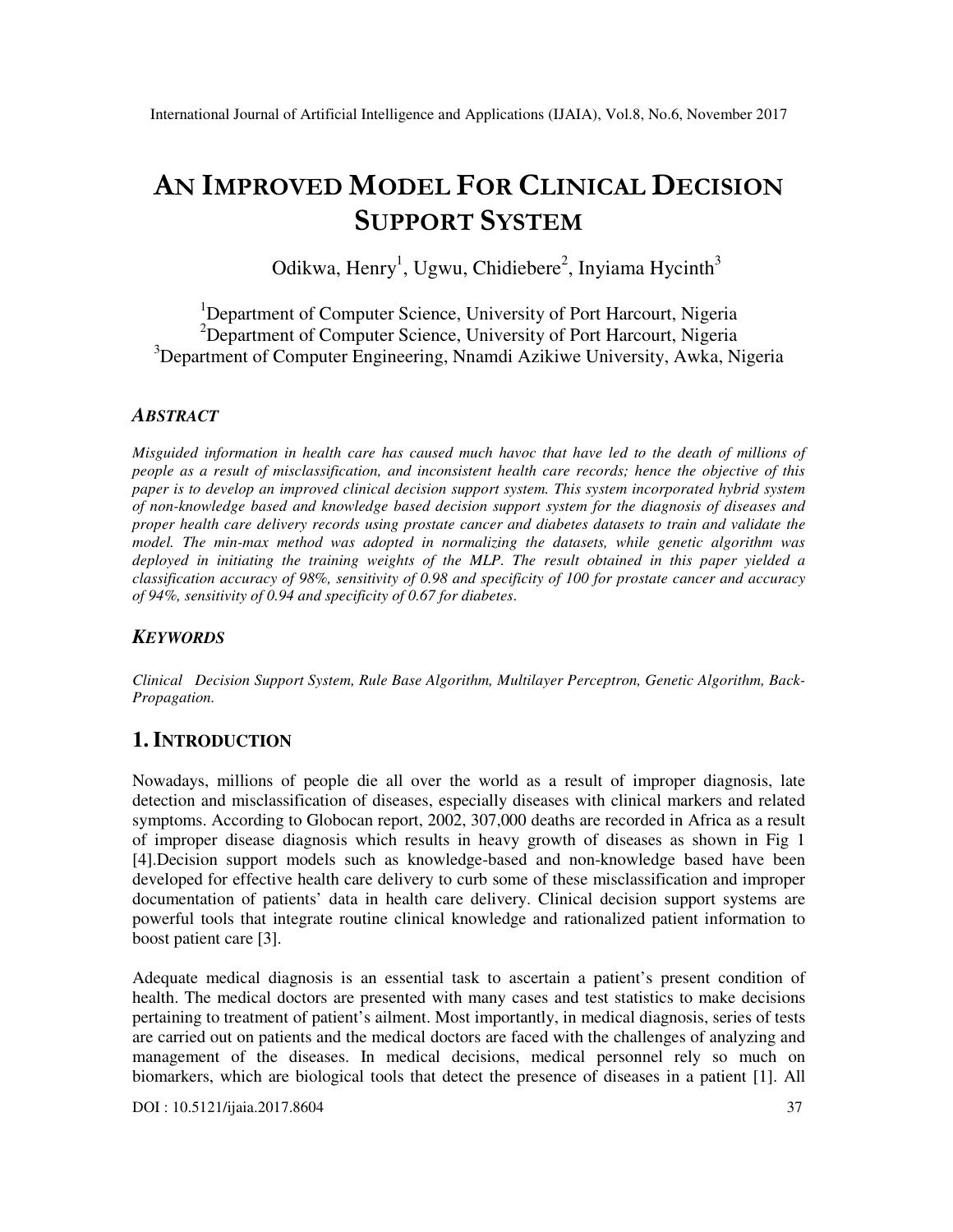these challenges in making medical decisions pose many difficulties in the medical sector coupled with numerous medical data that are completely out of reach to the medical practitioners [6]. These challenges are of great concern and need remedy in order to alleviate the work load of these medical personnel by employing medical decision support systems. Recently, decision support system (DSS) have been employed in different facets of life, especially in medical diagnosis using machine learning algorithm models in the classification of patients' diseases. This paper builds an improved clinical decision support system that will enhance the detection and prediction accuracies of diseases.



Fig. 1: Growth of Diseases in Africa 2000 to 2015 (Source: Globocan report (2002))

# **2. RELATED WORK**

Decision support systems are clinical support that enhances health care delivery to patients and health care personnel by keeping track of the patients' medical records. The idea behind construction and building of medical support system should not be overemphasized as it is geared towards effective diagnosis of diseases using machine learning algorithms [16]. In using machine learning algorithm in developing clinical decision support system (CDSS) using knowledge base technique, [2],[10],[14] developed a case base and rule base reasoning system using rules and cases in building knowledge extraction modules for decision support system and was tested using diseases with related symptoms. This system employed a hybrid algorithm in a single knowledge based type of clinical decision support system. This system suffered from non-multifaceted problems as it was specially designed for a specific task at a time and experienced complexity of programming the cases and the rules due to vagueness. In order to eliminate the vagueness and programming complexities [13] developed a decision support system with neural network perceptron to train and validate clinical data. As a non-knowledge base decision support system, their result was more reliable in the classification of diseases and thus proved more robust than the case base and rule base reasoning involving set of rules and cases. The clinical decision support system was first built by training the datasets in a single neural network perceptron to avoid ambiguity of rules experienced in case base, whereas the trained data created a pattern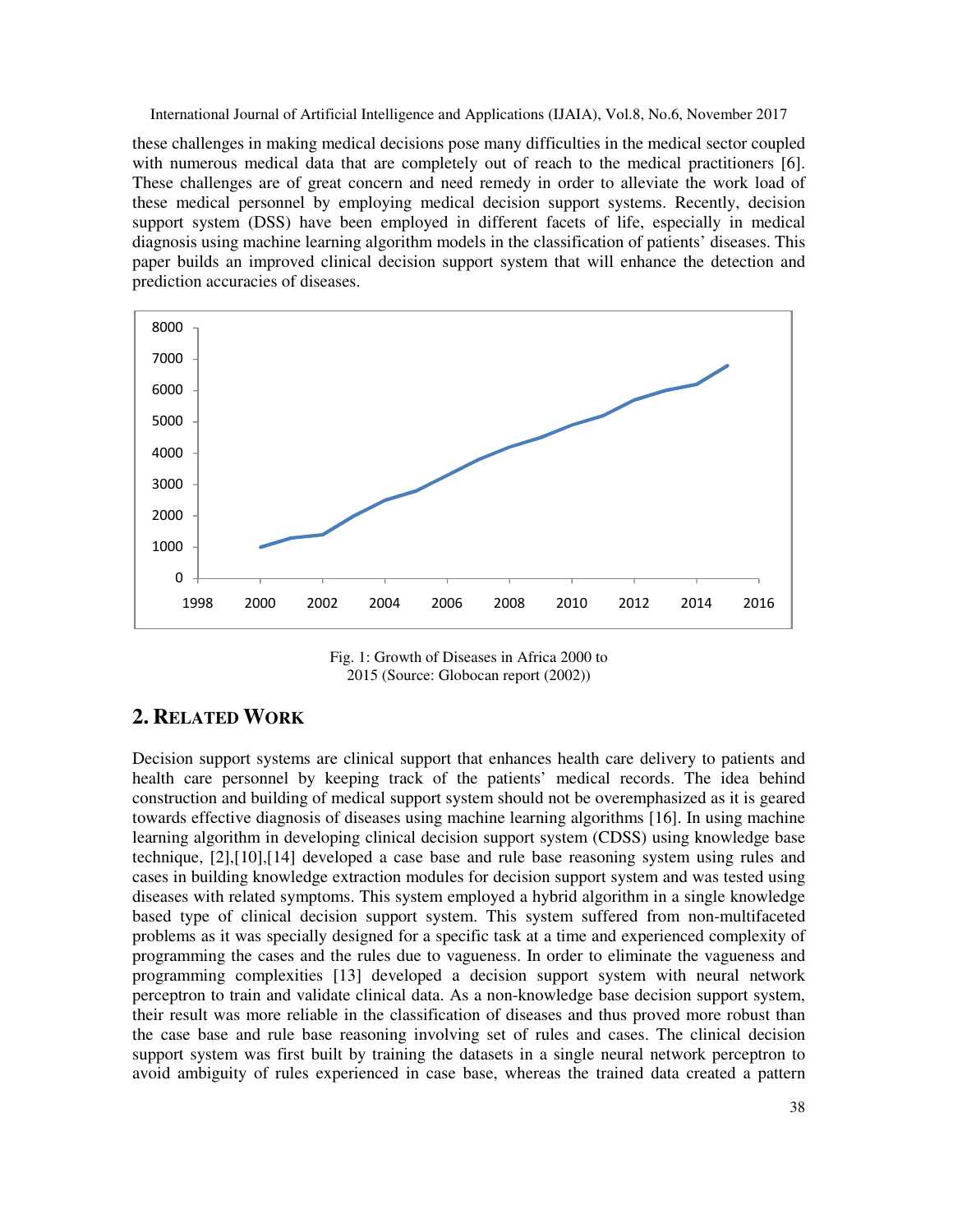which was used in constructing the clinical decision support system. The accuracy of the result yielded 76% with a sensitivity of 0.74 and specificity of 0.80. A model for accessing patient's health care system based on real time decision support system using only case base reasoning was derived [4], an approach that characterized the use of cases in building medical decision support system, this approach was a milestone in medical support system but also suffered from programming complexities. This paper presented a different approach in building clinical decision support system by introducing a hybrid system which comprised of both knowledgebased by the use of rule reasoning and non-knowledge based in the form of artificial intelligence. This method is germane to address the problems encountered by the former machine learning algorithms in CDSS.



Fig. 2: Architecture of the system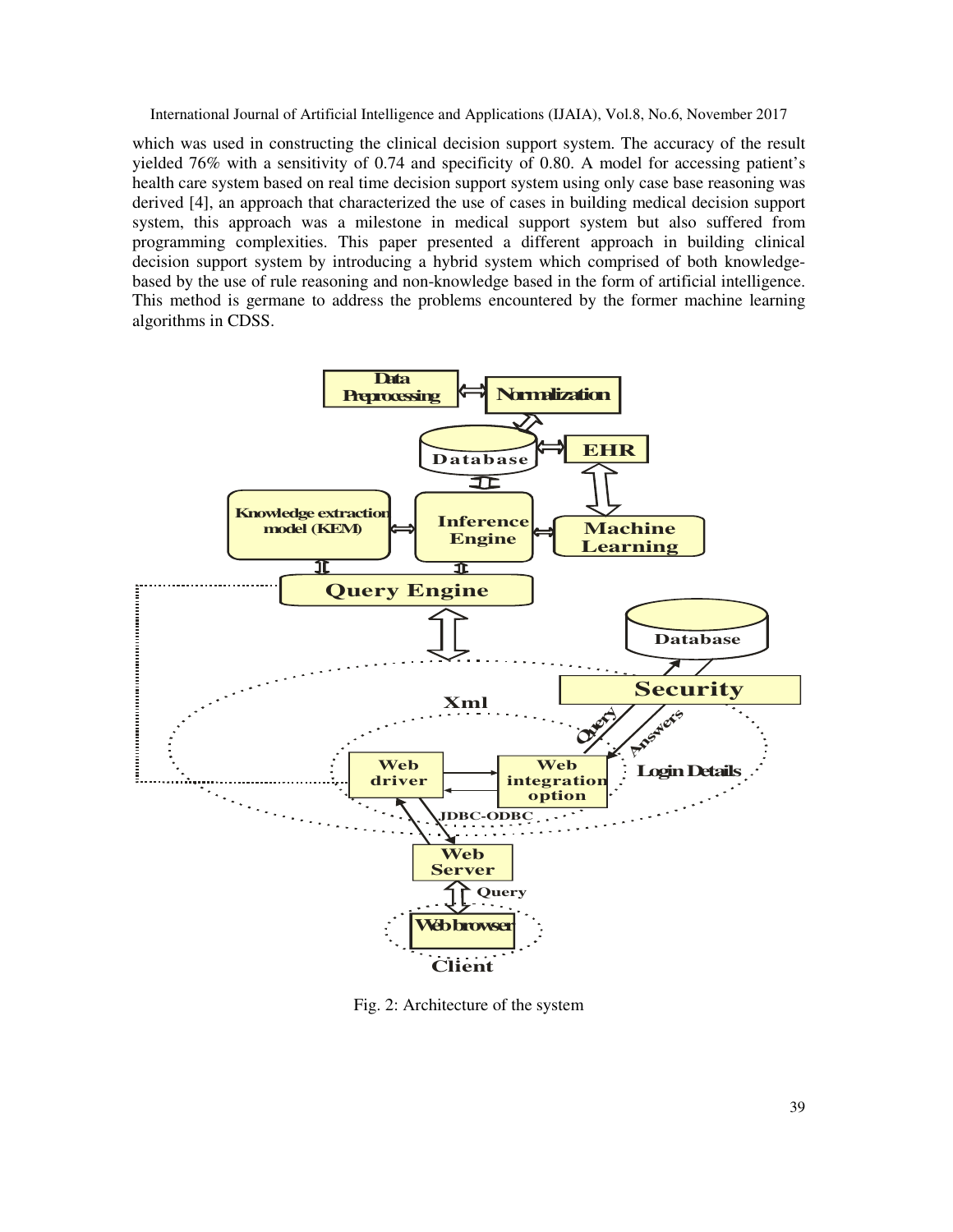# **3. MATERIALS AND METHODS**

Fig 2 shows the architecture of the improved clinical decision support model. This new system incorporates three modules to achieve the functional capacity of the clinical decision support system. The first module is the data pre-processing phase, which prepares the datasets; the second phase comprises the training compartment, which constitutes the machine learning algorithms; and finally the web-based phase that projects the entire system into online distribution on the web.

The dataset used were 500 prostate cancer patients' repository and 100 diabetic patient's repository from 2012 to 2015 at Federal Medical Center, Umuahia, and PathConsult Nigeria Limited, both in Umuahia, Abia State, Nigeria. The datasets were normalized by applying the normalization process [12] to improve performance and reduce differences in the training results in a multilayer perceptron neural network. The data shown in Tables 1 and 2 are prostate cancer and diabetic patients' data to be normalized between 0 and 1.

### **3.1 The Data Normalization**

| S/N            | Age (yrs) | AIC $(\%)$ | BMI(g) | RBS(Mmol/L) | FBS(Mmol/L) | OGT(Mmol/L) |
|----------------|-----------|------------|--------|-------------|-------------|-------------|
| $\mathbf{1}$   | 45        | 6.30       | 25.00  | 11.80       | 7.00        | 8.80        |
| $\overline{2}$ | 50        | 5.30       | 26.00  | 12.00       | 8.00        | 11.30       |
| 3              | 75        | 6.80       | 26.00  | 11.90       | 5.70        | 11.50       |
| $\overline{4}$ | 48        | 7.00       | 29.00  | 13.00       | 5.80        | 10.50       |
| 5              | 89        | 9.00       | 30.00  | 11.20       | 9.00        | 11.90       |
| 6              | 90        | 6.00       | 21.00  | 13.00       | 7.00        | 12.00       |
| $\overline{7}$ | 56        | 8.10       | 27.00  | 14.00       | 8.00        | 13.00       |
| 8              | 75        | 5.30       | 28.00  | 12.00       | 6.50        | 13.00       |
| 9              | 59        | 5.20       | 27.00  | 11.00       | 7.30        | 13.80       |
| 10             | 45        | 8.00       | 20.00  | 11.70       | 5.90        | 10.50       |
| 11             | 89        | 5.90       | 29.00  | 11.80       | 8.00        | 14.00       |
| 12             | 50        | 6.30       | 30.00  | 11.10       | 10.00       | 14.00       |
| 13             | 49        | 6.00       | 34.00  | 15.70       | 5.70        | 11.98       |
| 14             | 60        | 6.90       | 56.00  | 15.00       | 7.00        | 12.00       |
| 15             | 55        | 6.80       | 26.00  | 11.80       | 6.00        | 13.00       |
| 16             | 78        | 5.80       | 27.00  | 11.90       | 6.80        | 13.80       |
| 17             | 60        | 5.70       | 27.00  | 12.30       | 6.30        | 15.80       |
| 18             | 89        | 5.50       | 25.00  | 14.10       | 8.20        | 13.00       |
| 19             | 56        | 6.00       | 22.00  | 16.10       | 7.40        | 11.90       |
| 20             | 64        | 7.00       | 24.00  | 17.00       | 6.00        | 14.90       |

Table 1: Un-Normalized Dataset for Diabetes

The Table 1 shows the un-normalized diabetes clinical markers dataset having five (5) features, namely glycated hemoglobin (AIC) measured in percentage, body mass index (BMI) measured in grammes, random blood sugar (RBS) measured in mol per litre, fasting blood sugar (FBS) measured in milli mole per litre and oral glucose test measured in milli mole per litre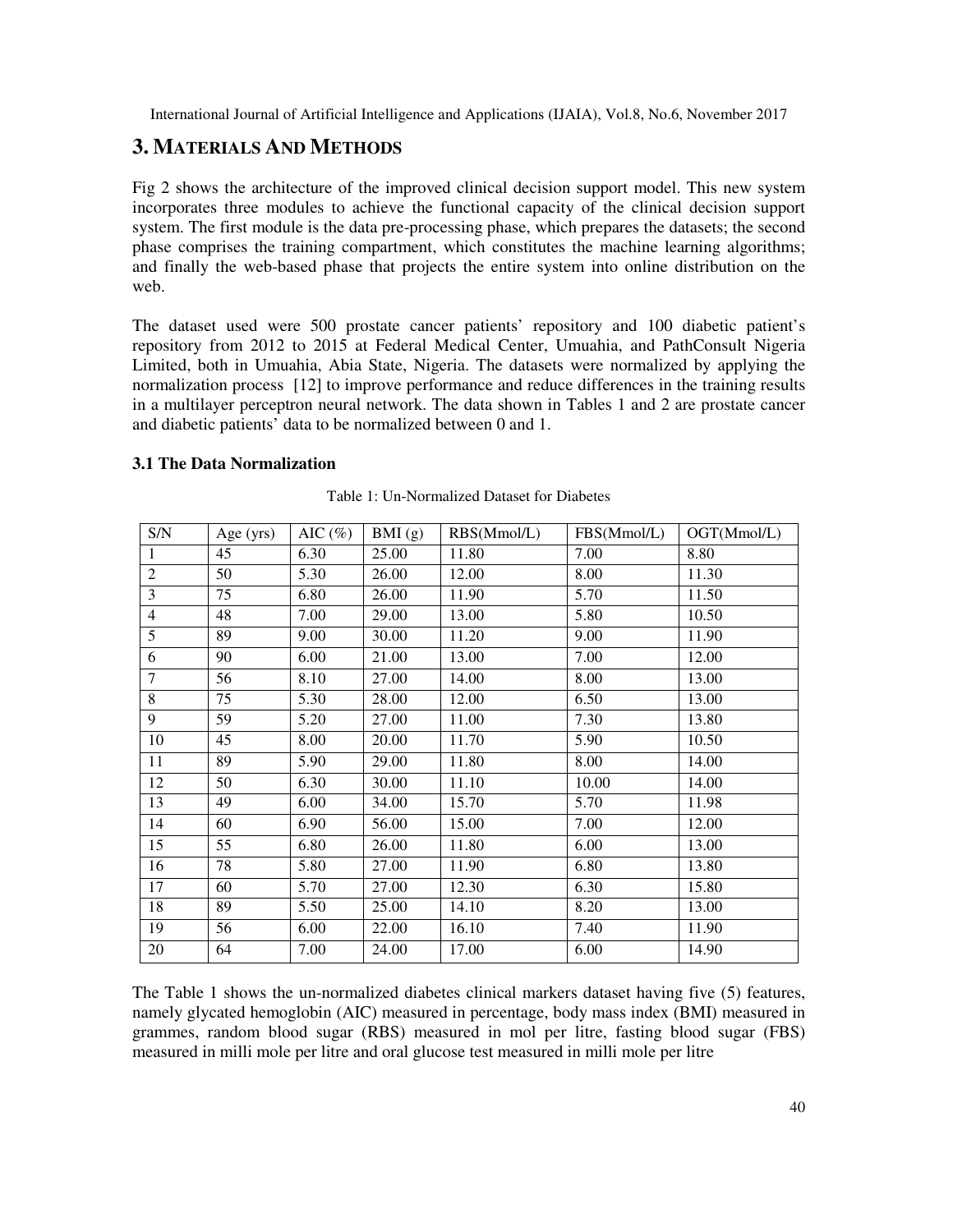| S/N            | Age   | Prostate Weight | <b>DRE</b> | Prostate Weight | Prostate Volume |
|----------------|-------|-----------------|------------|-----------------|-----------------|
|                | (yrs) | (ng/mL)         |            | (g)             | (mL)            |
| $\mathbf{1}$   | 68    | 20.10           | 3.00       | 80.00           | 90.00           |
| $\overline{2}$ | 78    | 20.50           | 3.00       | 80.00           | 160.00          |
| 3              | 83    | 15.50           | 0.00       | 200.00          | 70.00           |
| $\overline{4}$ | 85    | 22.60           | 2.00       | 80.00           | 50.00           |
| 5              | 71    | 24.00           | 1.00       | 55.00           | 70.00           |
| 6              | 65    | 1.50            | 1.00       | 90.00           | 40.00           |
| 7              | 61    | 34.00           | 0.00       | 120.00          | 15.00           |
| 8              | 76    | 64.00           | 1.00       | 70.00           | 45.00           |
| $\overline{9}$ | 70    | 18.00           | 1.00       | 55.00           | 70.00           |
| 10             | 81    | 39.00           | 0.00       | 60.00           | 80.00           |
| 11             | 64    | 14.00           | 2.00       | 80.00           | 50.00           |
| 12             | 82    | 23.00           | 0.00       | 78.00           | 60.00           |
| 13             | 64    | 34.50           | 2.00       | 60.00           | 90.00           |
| 14             | 73    | 21.30           | 0.00       | 70.00           | 160.00          |
| 15             | 64    | 34.00           | 0.00       | 90.00           | 70.00           |
| 16             | 73    | 33.20           | 0.00       | 80.00           | 50.00           |
| 17             | 64    | 10.20           | 0.00       | 80.00           | 70.00           |
| 18             | 53    | 71.00           | 1.00       | 200.00          | 40.00           |
| 19             | 72    | 54.00           | 0.00       | 80.00           | 15.00           |

International Journal of Artificial Intelligence and Applications (IJAIA), Vol.8, No.6, November 2017 Table 2: Un-Normalized Dataset for Prostate Cancer Data.

Table 2, shows the un-normalized dataset of prostate cancer clinical markers with four (4) features, namely .prostate specific antigen (PSA), measured in nanogram per milli mole; DRE which has the values from 0 to 3, 0 value means soft, the value 1 means nodular, the value 2 means firm, while the value 3 means hard. The prostate weight is measured in grams while prostate volume is measured in milli litre. The normalization of the data was done and the values range from 0 to 1. Since the various attributes (feature vectors) employed in this paper have different variable value range, and to reduce the differences in training results, normalization is necessary. The normalized data was subjected to min-max normalization method. The data normalization is determined with equation (2) [13] using the min-max value method:

$$
\frac{\left(VAL \cdot \frac{A}{F} \cdot NORM - 0\right)}{(1-0)} = \frac{\left(VAL \cdot \frac{B}{F} NORM \cdot - MIN\right)}{(MAX \cdot - MIN \cdot)}
$$
\n
$$
\frac{\left(VAL \cdot \frac{A}{F} \cdot NORM - 0\right)}{(1)} = \frac{\left( VAL \cdot \frac{B}{F} NORM \cdot - MIN\right)}{(MAX \cdot - MIN \cdot)}
$$
\n
$$
\left( VAL \cdot \frac{A}{F} \cdot NORM\right) = \frac{\left( VAL \cdot \frac{B}{F} NORM \cdot - MIN\right)}{(MAX \cdot - MIN \cdot)}
$$
\n
$$
X^{1} = (X - Min) / (Max - Min) \tag{1}
$$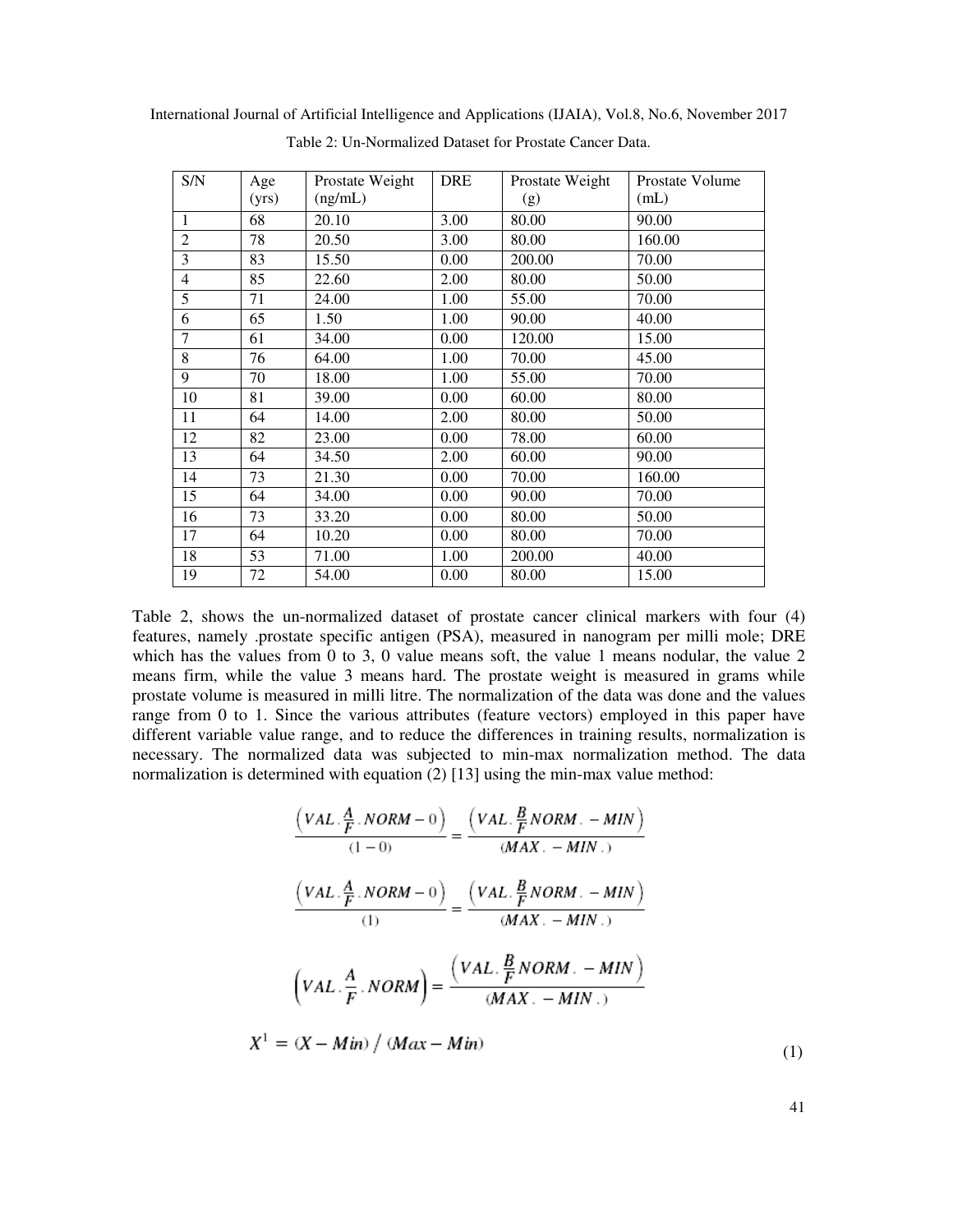Where X represents each data entry, Min is the minimum value from each row entry and max denotes the maximum value from each row entry.

Applying equation (1), the maximum value of AIC is 9 and the minimum value is 4.6; the maximum and minimum values of BMI are 20 and 56 respectively, also the minimum and maximum values of RBS are 11 and 28.1 respectively. For FBS, the minimum value is 5.6 and the maximum value is 18, and OGT has a minimum value of 8.7 and maximum value of 20 from Table 1.

$$
X^{1}(AIC) = \frac{(6.30 - 4.60)}{(9.00 - 4.60)} = 0.40
$$
  
\n
$$
X^{1}(BMD) = \frac{(25.00 - 20.00)}{(56.00 - 20.00)} = 0.10
$$
  
\n
$$
X^{1}(RBS) = \frac{(11.00 - 11.00)}{(28.10 - 11.00)} = 0.00
$$
  
\n
$$
X^{1}(FBS) = \frac{(7.00 - 5.60)}{(18.00 - 5.60)} = 0.10
$$
  
\n
$$
X^{1}(OGT) = \frac{(8.80 - 8.70)}{(20.00 - 8.70)} = 0.00
$$

These calculations represent normalization of data in Table 1 and the results of the normalized data in Table 3 for the first column and the other normalized values follow using the same process.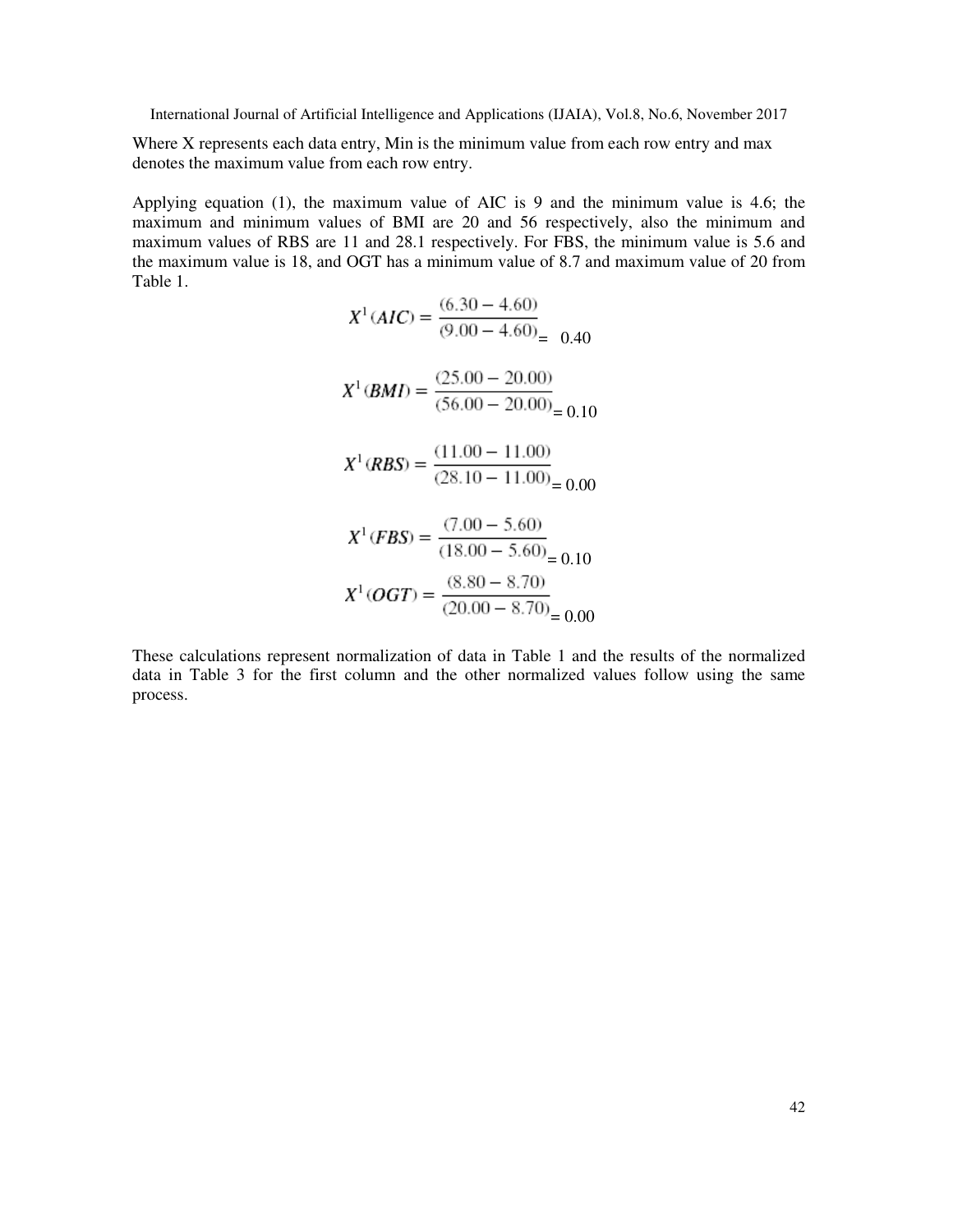| S/N            | Age<br>(yrs) | <b>AIC</b><br>$(\%)$ | <b>BMI</b><br>(g) | <b>RBS</b><br>(Mmol/L) | <b>FBS</b><br>(Mmol/L) | OGT<br>(Mmol/L) |
|----------------|--------------|----------------------|-------------------|------------------------|------------------------|-----------------|
| $\mathbf{1}$   | 45           | 0.4                  | 0.1               | 0.0                    | 0.1                    | 0.0             |
| $\overline{2}$ | 50           | 0.2                  | $\overline{0.2}$  | $\overline{0.1}$       | 0.2                    | 0.2             |
| $\overline{3}$ | 75           | 0.5                  | 0.2               | 0.1                    | 0.0                    | 0.2             |
| $\overline{4}$ | 48           | 0.5                  | 0.3               | 0.1                    | 0.0                    | 0.2             |
| $\overline{5}$ | 89           | 1.0                  | 0.3               | 0.0                    | 0.3                    | 0.3             |
| $\overline{6}$ | 90           | 0.3                  | 0.0               | 0.1                    | 0.1                    | 0.3             |
| $\overline{7}$ | 56           | 0.8                  | 0.2               | 0.2                    | 0.2                    | 0.4             |
| $\overline{8}$ | 75           | 0.2                  | 0.2               | 0.1                    | 0.1                    | 0.4             |
| $\overline{9}$ | 59           | 0.1                  | $0.2\,$           | 0.0                    | 0.1                    | 0.5             |
| 10             | 45           | 0.8                  | 0.0               | 0.0                    | 0.0                    | 0.2             |
| 11             | 89           | 0.3                  | 0.3               | 0.0                    | 0.2                    | 0.5             |
| 12             | 50           | 0.4                  | $\overline{0.3}$  | 0.1                    | 0.4                    | 0.5             |
| 13             | 49           | 0.3                  | 0.4               | 0.3                    | 0.0                    | 0.3             |
| 14             | 60           | 0.5                  | 1.0               | 0.2                    | 0.1                    | 0.3             |
| 15             | 55           | $\overline{0.5}$     | 0.2               | 0.0                    | 0.0                    | 0.4             |
| 16             | 78           | 0.3                  | 0.2               | 0.1                    | 0.1                    | 0.5             |
| 17             | 60           | 0.3                  | 0.2               | 0.1                    | 0.1                    | 0.6             |
| 18             | 89           | $\overline{0.2}$     | $\overline{0.1}$  | $\overline{0.2}$       | 0.2                    | 0.4             |
| 19             | 56           | 0.3                  | 0.1               | 0.3                    | 0.1                    | 0.3             |
| 20             | 64           | 0.5                  | 0.1               | 0.4                    | 0.0                    | 0.5             |

International Journal of Artificial Intelligence and Applications (IJAIA), Vol.8, No.6, November 2017 Table 3: Normalized Datasets for Diabetes

Consequently, the maximum value of PSA is 1237 and the minimum value is 0.1, the maximum and minimum values of DRE are 3 and 0 respectively; also the minimum and maximum values of Prostate weight are 250 and 25 respectively, for Prostate volume, the maximum value is 160 while the minimum value is 15 from Table 2.

$$
X^{1}(PSA) = \frac{(20.10 - 0.10)}{(1237 - 0.10)} = 0.00
$$

$$
X^{1}(DRE) = \frac{(3.00 - 0.00)}{(3.00 - 0.00)} = 1.00
$$

$$
X^{1}(PW) = \frac{(80.00 - 25.00)}{(250.00 - 25.00)} = 0.20
$$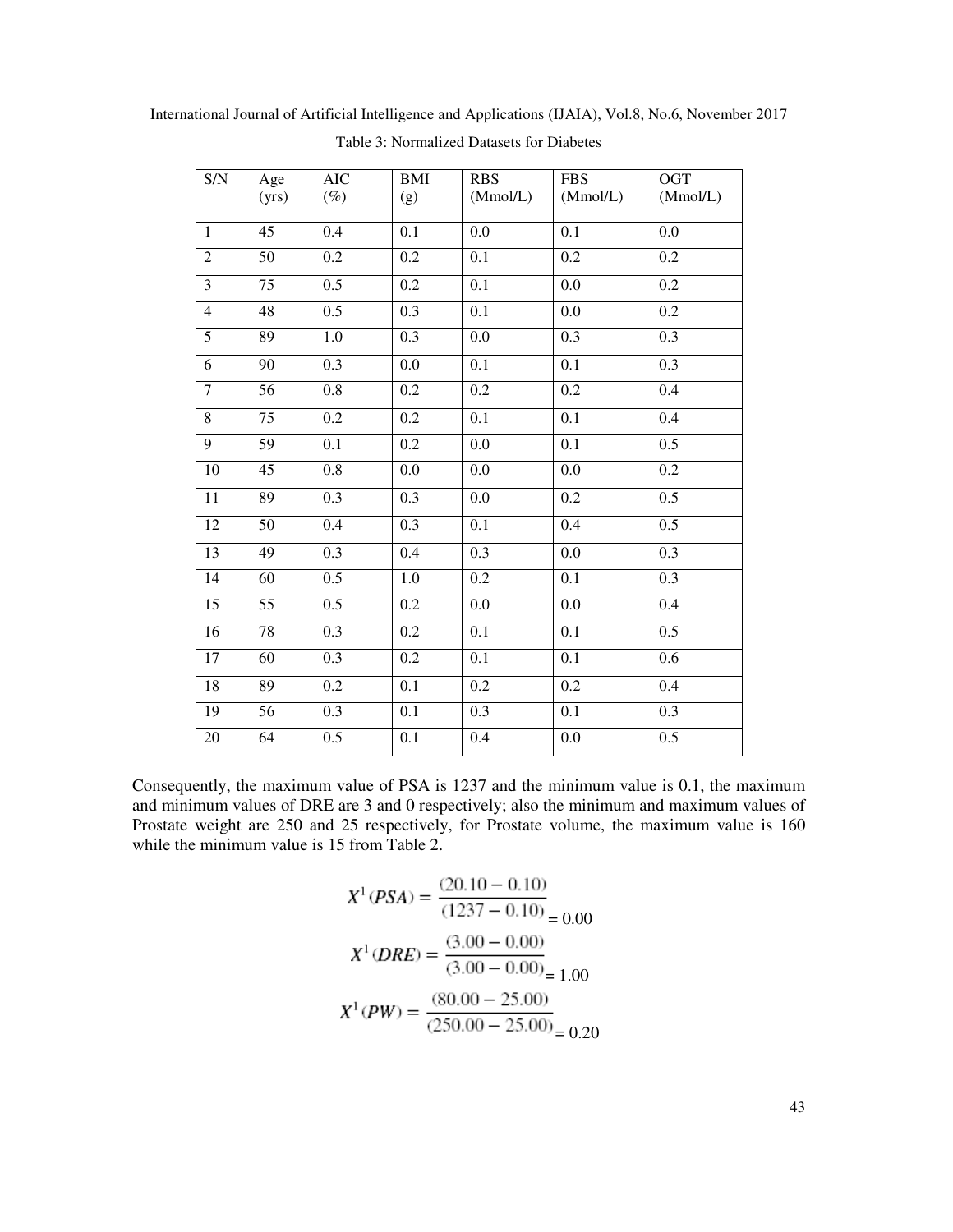$$
X^{1}(PV) = \frac{(90.00 - 15.00)}{(160.00 - 15.00)} = 0.50
$$

The determined normalization values of PSA, DRE, PW and PV are represented in Table 4 for the first column in Table 2 and the calculations followed thus for the other data entries normalized in the range of 0 to 1.

| S/N            | Age<br>(yrs) | Prostate Weight<br>(ng/mL) | <b>DRE</b> | Prostate Weight $(g)$ | Prostate Volume (mL) |
|----------------|--------------|----------------------------|------------|-----------------------|----------------------|
| $\mathbf{1}$   | 68           | 0.0                        | 1.0        | 0.2                   | 0.5                  |
| $\overline{2}$ | 78           | 0.0                        | 1.0        | 0.2                   | 1.0                  |
| $\overline{3}$ | 83           | 0.0                        | 0.0        | 0.8                   | 0.4                  |
| $\overline{4}$ | 85           | 0.0                        | 0.7        | 0.2                   | 0.2                  |
| 5              | 71           | 0.0                        | 0.3        | 0.1                   | 0.4                  |
| 6              | 65           | 0.0                        | 0.3        | 0.3                   | 0.2                  |
| $\overline{7}$ | 61           | 0.0                        | 0.0        | 0.4                   | 0.0                  |
| $\,$ 8 $\,$    | 76           | 0.1                        | 0.3        | 0.2                   | 0.2                  |
| 9              | 70           | 0.0                        | 0.3        | 0.1                   | 0.4                  |
| 10             | 81           | 0.0                        | 0.0        | 0.2                   | 0.4                  |
| 11             | 64           | 0.0                        | 0.7        | 0.2                   | 0.2                  |
| 12             | 82           | 0.0                        | 0.0        | 0.2                   | 0.3                  |
| 13             | 64           | 0.0                        | 0.7        | 0.2                   | 0.5                  |
| 14             | 73           | 0.0                        | 0.0        | 0.2                   | 1.0                  |
| 15             | 64           | 0.0                        | 0.0        | 0.3                   | 0.4                  |
| 16             | 73           | 0.0                        | 0.0        | 0.2                   | 0.2                  |
| 17             | 64           | 0.0                        | 0.0        | 0.2                   | 0.4                  |
| 18             | 53           | 0.1                        | 0.3        | 0.8                   | 0.2                  |
| 19             | 72           | 0.0                        | 0.0        | 0.2                   | 0.0                  |
| 20             | 86           | 0.0                        | 1.0        | 0.1                   | 0.2                  |

Table 4: Normalized Datasets for Prostate Cancer

This paper employed three algorithms to build a clinical decision support system with prostate clinical markers of prostate specific antigen (PSA), direct rectal examination (DRE), prostate weight (PW) and diabetes clinical markers of body mass index (BMI), fasting blood sugar (FBS), random blood sugar (RBS) and oral glucose test (OGT) in testing the CDSS. Genetic algorithm is used to evolve the initial weights of the neural network.

It is worthy to note that calculations were made based on data in Tables 2 and 3 to determine the normalized data. The Prostate Cancer feature has Minimum value of 1237, minimum value as 0.1. The direct rectal examination has maximum value of 3 and minimum value of 0; prostate weight has maximum value of 250 and minimum value of 25 while prostate volume has a maximum value of 160 and minimum value of 15 before the normalization. The diabetic patient data has the body mass index maximum value of 56 and minimum value of 20. The random blood sugar (RBS) has maximum value of 28.1 and minimum value of 11. Fasting blood sugar (FBS) has maximum value of 18 and minimum value of 5.6 while the oral glucose tolerance has maximum value of 20 and minimum value of 8.7 as initial data values from the datasets which were normalized to 0 and 1.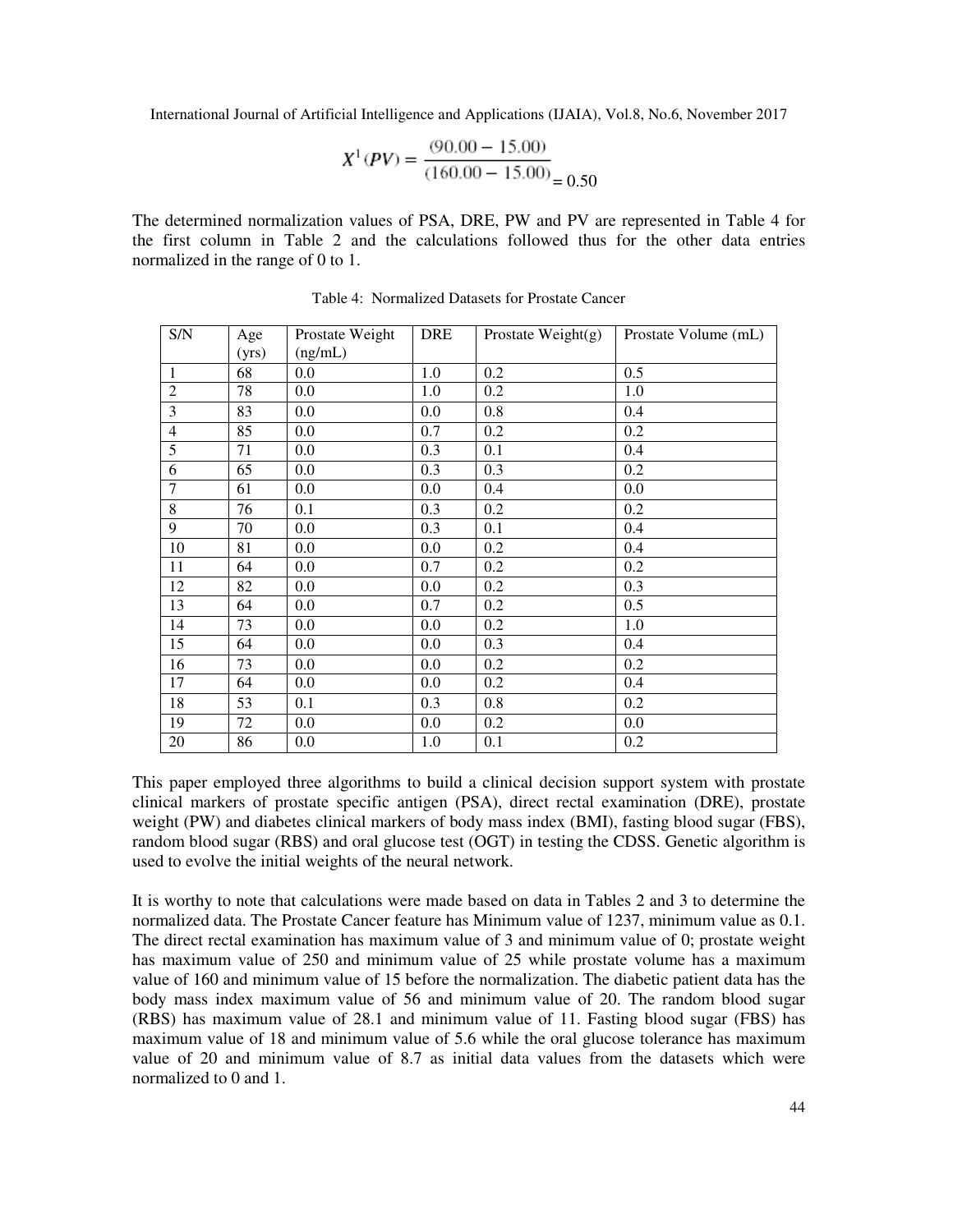The normalization process is applied to the datasets in Tables 1 and 2 and the resultant normalization values are shown in Tables 3 and 4. The normalized data were stored in the database.



Fig. 3: The MLP Neural Network Architecture of the System

The Figure 3 shows the neural network architecture that was deployed in the multilayer neural network training using the normalized data.

### **3.2 Genetic algorithm**

The genetic algorithm was used to initiate the neural network weights prior to the desired output. The genetic algorithm was deployed as follows with emphasis on the error calculation.

- Randomly generate initial population (weights) on a 1000, 2000 and 3000 generations.
- Calculate the fitness values by determining the error given by target output. The fitness is given by 1/error
- Select the individual weights based on their fitness values
- Cross the individuals based on the values of 0.7, 0.8 and 0.9 and mutated the genes with 0.01, 0.02 and 0.05.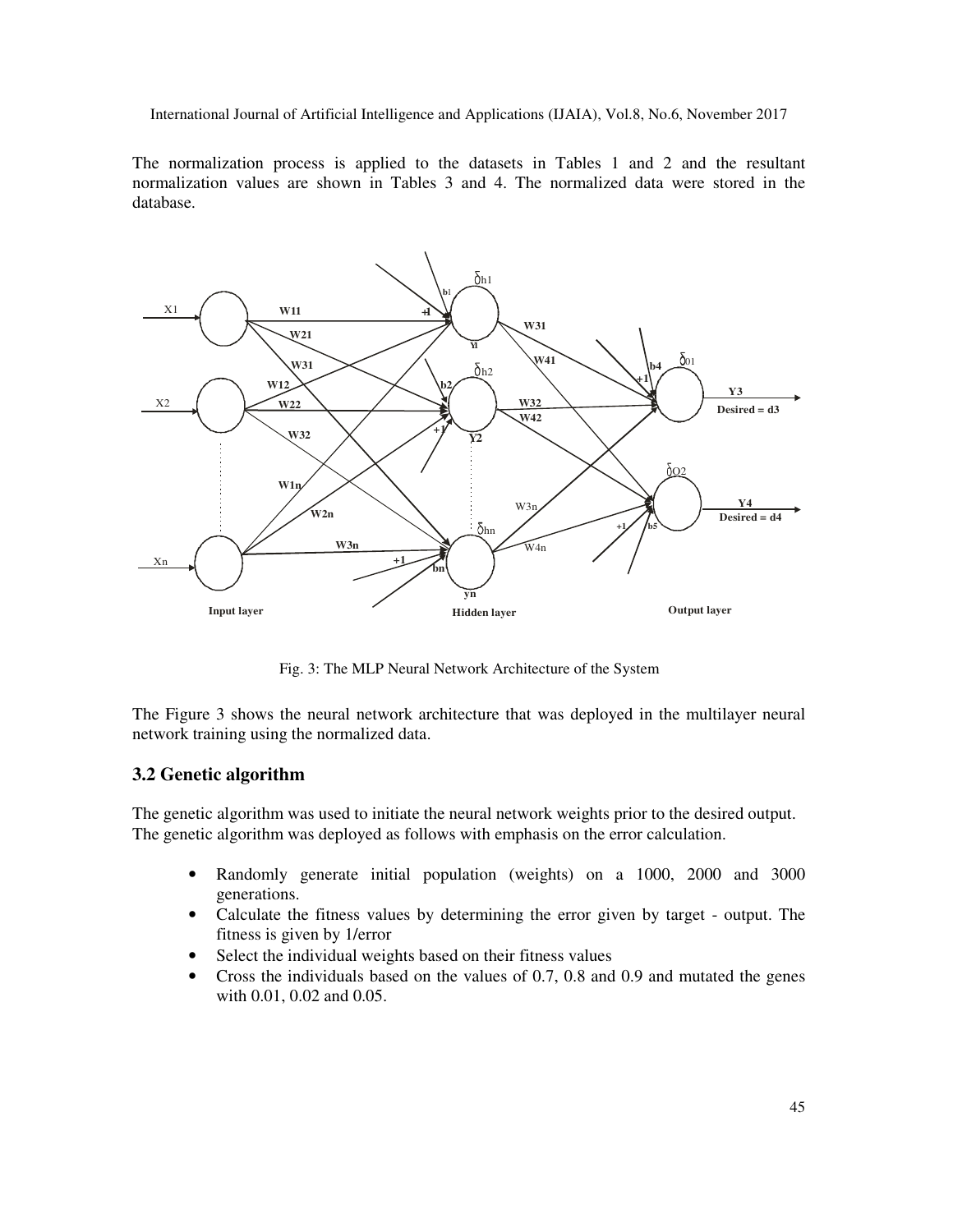### **3.3 Feed forward algorithm**

The feed forward algorithm was deployed to calculate the weights in the neural network in Figure 2. The mathematical model for the feed forward algorithm is given by [6] in equation (2)

$$
Input j = x_j = \sum y_i w_{ij} \tag{2}
$$

To determine the total of the input weights, hidden weights and output weights, equation (1) was expanded to equations  $(3)$ ,  $(4)$  and  $(5)$ 

$$
\Omega_1 = (x_1 * w_{11}) + (x_2 * w_{12}) + \dots + (x_n * w_{1n})
$$
\n(3)

$$
\Omega_2 = (x_1 * w_{21}) + (x_2 * w_{22}) + \dots (x_n * w_{2n})
$$
\n(4)

$$
\Omega_3 = (x_1 * w_{31}) + (x_2 * w_{32}) + \dots + (x_n * w_{3n})
$$
\n<sup>(5)</sup>

Where  $x_1$ ,  $x_2$  and  $x_n$  are the inputs to neural network neurons and the w's are the weights of the network.

The Output layer weights were calculated with equations (6) and (7)

$$
\Phi_1 = (y_1 * w_{31}) + (y_2 * w_{32}) + \dots (yn * w_{3}n)
$$
  
\n
$$
\Phi_2 = (y_1 * w_{41}) + (y_2 * w_{42}) + \dots (yn * w_{4}n)
$$
\n(7)

In order to determine the error of the network, equation (8) was applied.

$$
\delta_k = (1 - O_k) * O_k(T_k - O_k) \tag{8}
$$

Where  $O_k$  is the calculated,  $T_k$  is the observed or actual output.

#### **3.4**. **Back-propagation algorithm**

The back-propagation algorithm is employed to adjusting the weights of the neural network that is, where genetic algorithm could not get to the actual output target, the back-propagation propagates the errors back to the neural network.

Calculate the local gradients (δo1, δo2, δh1, δh2,… δhn) using equation (9).

$$
\delta_{h_n} = \varphi^1 \left( 1 * b_3 + x_1 * w_{3_1} + x_2 * w_{3_2} + x_n * w_{3_n} \right) * \left( \delta_{o_1} * w_{3_n} + \delta_{o_2} * w_{4_n} \right) \tag{9}
$$

The weights of the network were adjusted using the learning rule depicted in equation (10)

$$
W_{n_{ew}} = w_{o_{l,d}} + \eta * \delta * input \tag{10}
$$

46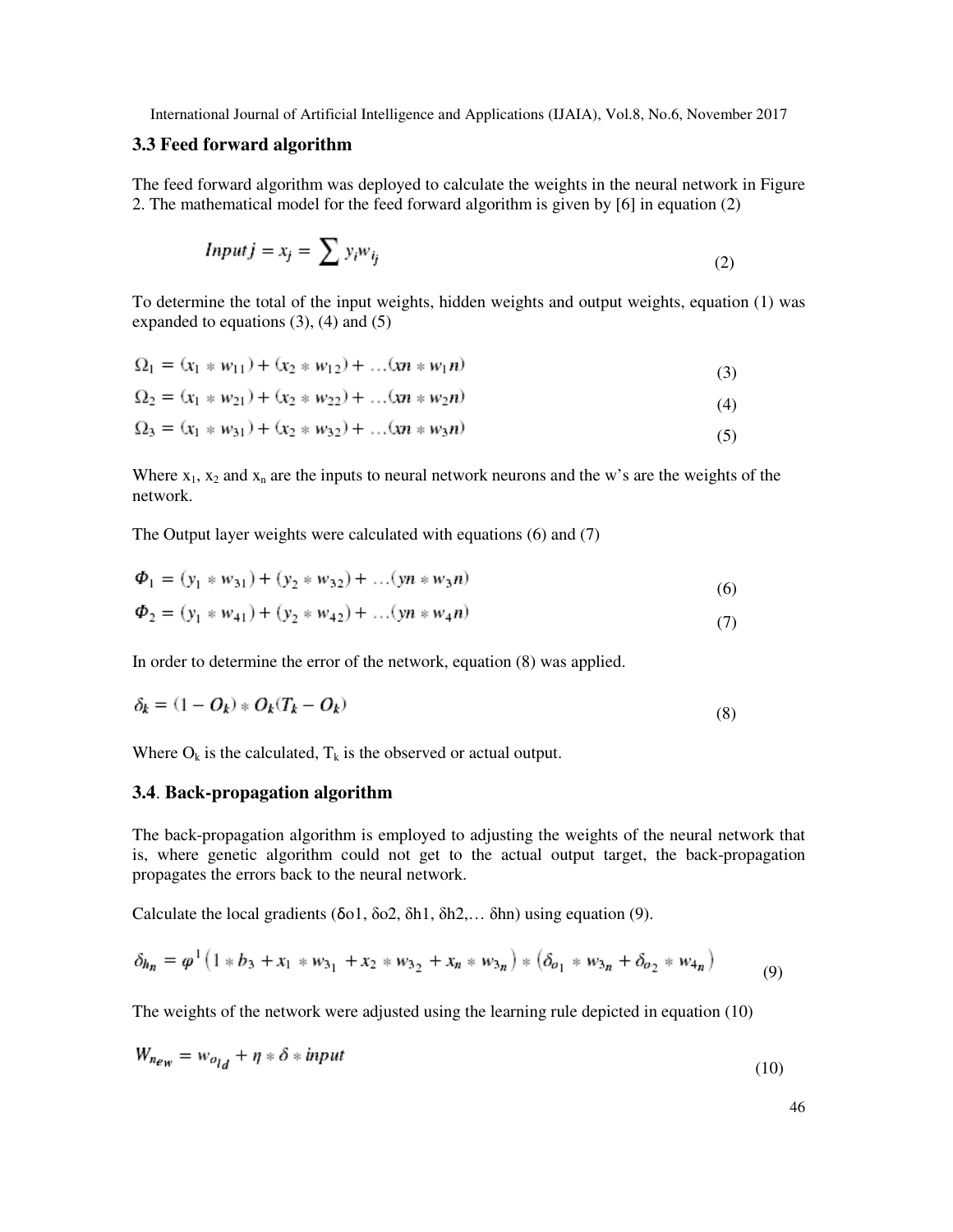Where  $w_{ik}$  is the weight of the connection from unit j to unit k appropriate in the next layer and  $\delta_k$ is the error of unit k and η is a constant that is called the learning rate, which takes the value from 0 and 1.

The biased errors were determined with equation (11); the introduction of bias in the network was to provide every node with a trainable constant. With eqn(11), we can determine the bias errors

$$
b_n(n+1) = b_n(n) + \alpha * b_n(n-1) + \eta * \delta_{h_n}(n) * 1
$$
\n(11)

The mean square error was employed to determine the errors of the network for each of the generations shown in equation (12)

$$
MSE = \frac{\sqrt{\left(\sum_{i=1} (T_i - E_i)\right)^2}}{n} \tag{12}
$$

Where  $T_i$  represents the predicted response,  $E_i$  denotes the target response and n is the number of observations (iterations).

#### **3.5. Rule base reasoning of the CDSS**

This paper deployed the following rule base reasoning algorithm in building the clinical decision support system.

For the universal set of rules [D]

Let [A] be the subset of all the rules pertaining to one prediction

Let [B] another subset comprising rules of another prediction.

For any prediction, match rules A and rules B to find out the most suitable for any prediction.

If A satisfies all the conditions in the universal set [D], then

Predict, else

Prediction is void.

Do so until all the rules have been exhausted. Then

Classify problem based on prediction A or B

End.

# **4. PREDICTION ACCURACY**

To determine the accuracy of the system, the sensitivity and specificity were calculated with equations  $(13)$ ,  $(14)$  and  $(15)$ , where;

$$
Sensitivity(Re\,call) = \frac{(TruePositive)}{(TruePositive + FalseNegative)}_{That\,is,}
$$

$$
S = \frac{(TP)}{(TP + FN)}
$$
\n(13)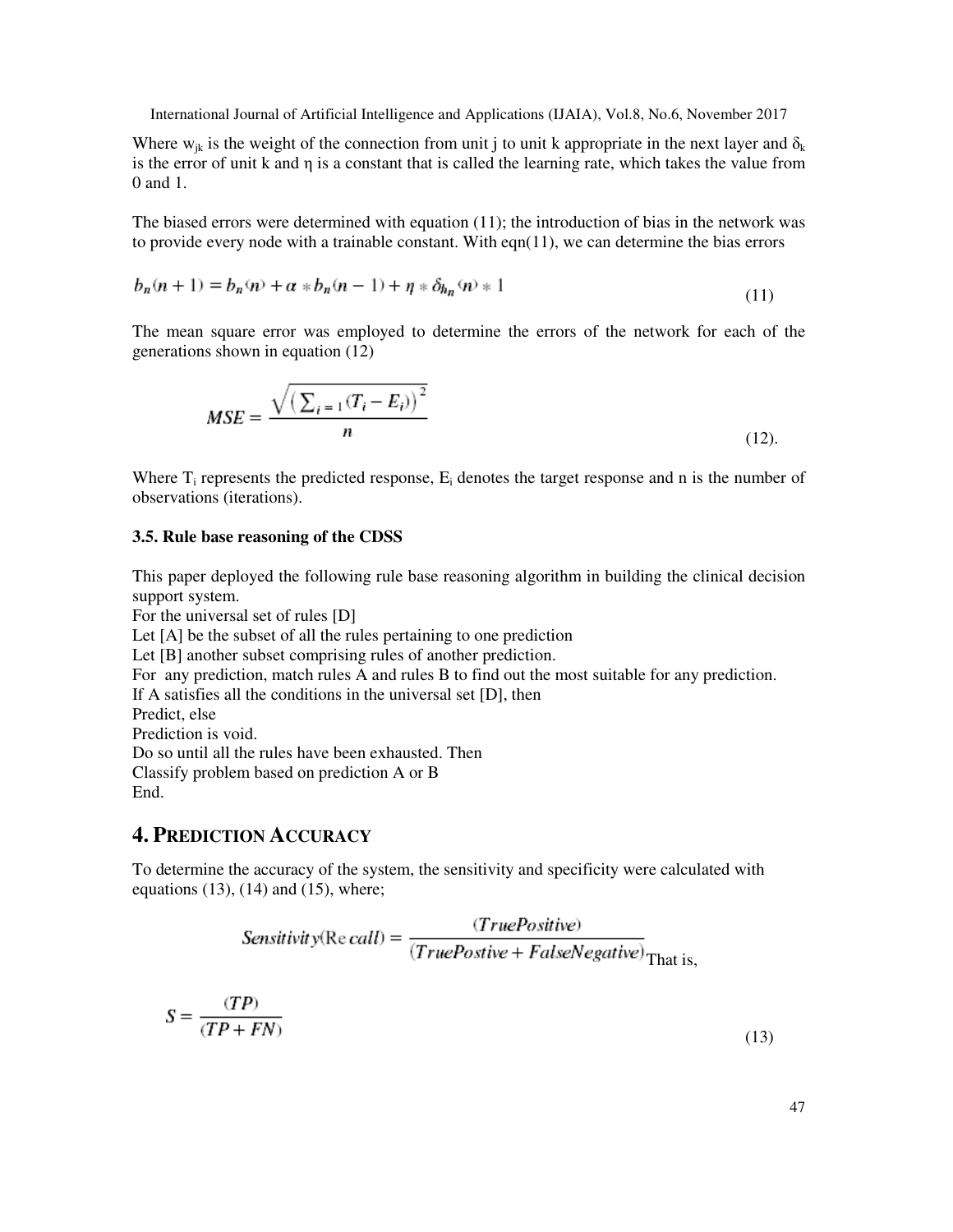Whereas true\_ positive corresponds to the number of people tested positive and have the characteristics of the disease, False Negative (FN) corresponds to the number of people tested negative but have the characteristics of the disease [7], [8] also; specificity measures how well the classifier can recognize negative samples:

$$
Specificity = \frac{(TrueNegative)}{(FalsePositive + FalseNegative)}
$$

That is 
$$
SP = \frac{(TN)}{(FP + FN)}
$$
 (14)

Where true\_negative corresponds to the number of people tested negative but without the characteristics, False Positive (FP) corresponds to the number of people tested positive but without the characteristics of the disease.

Precision measures how many examples classified as "positive" class are indeed "positive":

$$
Precision = \frac{(TruePositive)}{(TruePositive - FalsePositive)}
$$

That is;

$$
P = \frac{(TP)}{(TP - FP)}
$$
\n<sup>(15)</sup>

Then the

$$
(Accuracy) = \frac{(TP + TN)}{(TP + TN + FP + FN)}
$$
\n<sup>(16)</sup>

Table 7: Diabetic Generation for the GA

| Generation          | 000    | 2000   | 3000   | 0000   | 20000  | 30000  |
|---------------------|--------|--------|--------|--------|--------|--------|
| <b>Training MSE</b> | 0.0394 | 0.0309 | 0.0300 | 0.0002 | 0.0012 | 0.0030 |
| <b>Testing MSE</b>  | 0.0228 | 0.0218 | 0.0216 | 0.0006 | 0.0007 | 0.0005 |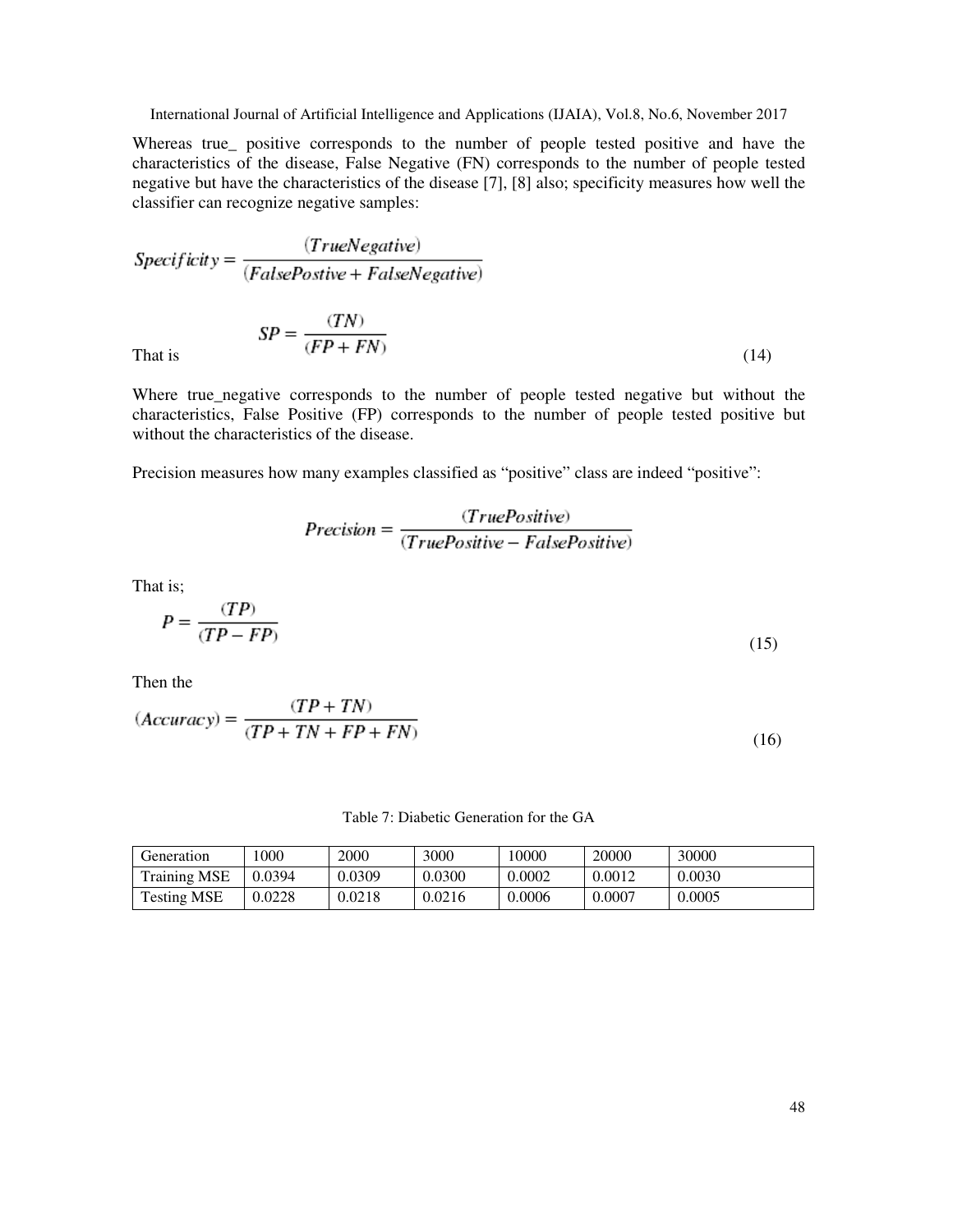International Journal of Artificial Intelligence and Applications (IJAIA), Vol.8, No.6, November 2017 Table 8: Crossover Rate and Mutation Rate of GA in Diabetes

| Generations | Crossover              | 0.7     |        |        |        | 0.8    |        |        | 0.9    |        |
|-------------|------------------------|---------|--------|--------|--------|--------|--------|--------|--------|--------|
|             | Mutation               | 0.01    | 0.02   | 0.05   | 0.01   | 0.02   | 0.05   | 0.01   | 0.02   | 0.05   |
| 1000        | Training<br><b>MSE</b> | 0.00471 | 0.0248 | 0.0399 | 0.0557 | 0.0557 | 0.0113 | 0.0548 | 0.0667 | 0.0533 |
|             | Testing<br><b>MSE</b>  | 0.5682  | 0.3803 | 0.5511 | 0.6120 | 0.5772 | 0.7123 | 0.0615 | 0.0741 | 0.0667 |
| 2000        | Training<br><b>MSE</b> | 0.0289  | 0.0286 | 0.0339 | 0.0351 | 0.0357 | 0.0313 | 0.0501 | 0.0584 | 0.0526 |
|             | Testing<br><b>MSE</b>  | 0.5599  | 0.4272 | 0.5356 | 0.5752 | 0.6106 | 0.5227 | 0.0593 | 0.0709 | 0.0661 |
| 3000        | Training<br><b>MSE</b> | 0.0021  | 0.0229 | 0.0035 | 0.0017 | 0.0012 | 0.0012 | 0.0013 | 0.0018 | 0.0013 |
|             | Testing<br><b>MSE</b>  | 0.0016  | 0.0206 | 0.0032 | 0.0011 | 0.0010 | 0.0011 | 0.0007 | 0.0005 | 0.0002 |

Table 9: Crossover Rate and Mutation Rate of GA in Prostate Cancer

| Generations | Crossover              |        | 0.7    |        |        | 0.8    |        | 0.9    |        |        |
|-------------|------------------------|--------|--------|--------|--------|--------|--------|--------|--------|--------|
|             | Mutation               | 0.01   | 0.02   | 0.05   | 0.01   | 0.02   | 0.05   | 0,01   | 0.02   | 0.05   |
| 1000        | Training<br><b>MSE</b> | 0.0861 | 0.0828 | 0.0765 | 0.0678 | 0.0917 | 0.0278 | 0.0781 | 0.0891 | 0.0671 |
|             | Testing<br><b>MSE</b>  | 0.0810 | 0.0890 | 0.0711 | 0.0612 | 0.0999 | 0.0500 | 0.0810 | 0.0719 | 0.0810 |
| 2000        | Training<br><b>MSE</b> | 0.0319 | 0.0290 | 0.0400 | 0.0610 | 0.0600 | 0.0410 | 0.0619 | 0.0612 | 0.0634 |
|             | Testing<br><b>MSE</b>  | 0.8001 | 0.4102 | 0.6123 | 0.6190 | 0.7200 | 0.6120 | 0.0610 | 0.0812 | 0.0710 |
| 3000        | Training<br><b>MSE</b> | 0.0312 | 0.0380 | 0.0040 | 0.0032 | 0.0200 | 0.0412 | 0.0013 | 0.0010 | 0.0020 |
|             | Testing<br><b>MSE</b>  | 0.0310 | 0.0312 | 0.0043 | 0.0034 | 0.8123 | 0.7710 | 0.0012 | 0.0011 | 0.0009 |

Table 10: Prostate Cancer Generation for the GA

| Generation             | 1000   | 2000   | 3000   | 10000  | 20000  | 30000  |
|------------------------|--------|--------|--------|--------|--------|--------|
| Training<br><b>MSE</b> | 0.0412 | 0.0400 | 0.0312 | 0.0210 | 0.0112 | 0.0100 |
| Testing<br><b>MSE</b>  | 0.0612 | 0.0523 | 0.0412 | 0.0330 | 0.0289 | 0.0090 |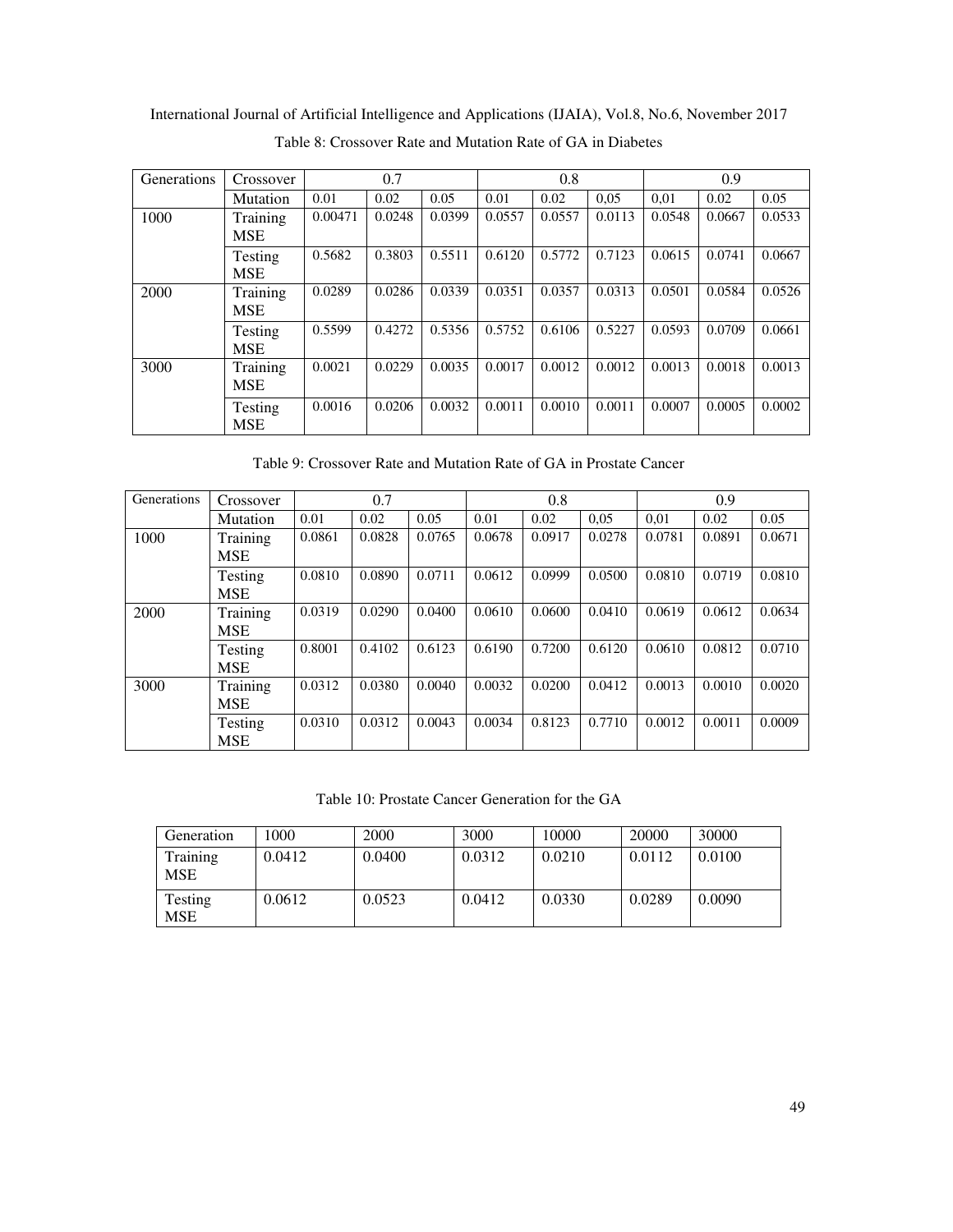| <b>Iteration</b> |            |                        | GA Weight Initialization |                 | Random Weight Initialization |                        |            |                 |  |
|------------------|------------|------------------------|--------------------------|-----------------|------------------------------|------------------------|------------|-----------------|--|
|                  |            | <b>Prostate Cancer</b> |                          | <b>Diabetes</b> |                              | <b>Prostate Cancer</b> |            | <b>Diabetes</b> |  |
|                  | <b>MSE</b> | Time(s)                | MSE                      | Time(s)         | <b>MSE</b>                   | Time(s)                | <b>MSE</b> | Time(s)         |  |
| 1000             | 0.0412     |                        | 0.0394                   | 3               | 0.0821                       | 10                     | 0.0612     | 8               |  |
| 2000             | 0.0400     | 10                     | 0.0309                   |                 | 0.0711                       | 12                     | 0.0600     | 11              |  |
| 3000             | 0.0312     | 14                     | 0.0300                   | 10              | 0.0534                       | 20                     | 0.0543     | 17              |  |
| 10000            | 0.0210     | 21                     | 0.0222                   | 15              | 0.0501                       | 32                     | 0.0430     | 30              |  |
| 20000            | 0.0112     | 45                     | 0.0111                   | 30              | 0.0356                       | 55                     | 0.0412     | 50              |  |
| 30000            | 0.0100     | 58                     | 0.0030                   | 40              | 0.0211                       | 2mins                  | 0.0391     | 3mins           |  |

International Journal of Artificial Intelligence and Applications (IJAIA), Vol.8, No.6, November 2017 Table 11: Comparing Testing Time of GA and Random Weight Initialization during BPLA

# **5. THE PATIENT DATABASE**

The database deployed was developed into two categories; the patient database and user application database. The database houses the electronic health records of the patients as shown in Tables 5 and 6, this compartment was developed to electronically process the patients' recorded health information.

|  |  |  | Table 12: Patient Database |
|--|--|--|----------------------------|
|--|--|--|----------------------------|

| S/N            | Field Name    | Data Type | <b>Size</b> | Description   |
|----------------|---------------|-----------|-------------|---------------|
|                | Name          | Varchar   | 20          | Candidate Key |
| $\mathfrak{D}$ | Address       | Varchar   | 30          | Candidate Key |
| $\mathcal{E}$  | Hosp_no       | Varchar   | 5           | Primary Key   |
| $\overline{4}$ | Phone_no      | Varchar   | 13          | Candidate Key |
| 5              | <b>DOB</b>    | Varchar   | 10          | Candidate Key |
| 6              | <b>State</b>  | Varchar   | 10          | Candidate Key |
| $\tau$         | <b>Status</b> | Varchar   | 8           | Candidate Key |
| 8              | Gender        | Varchar   | 6           | Primary Key   |

Table 13: User Application Database

| S/N | Field Name | Data Type | <b>Size</b> | Description             |
|-----|------------|-----------|-------------|-------------------------|
|     | Name       | Varchar   | 20          | Primary Key             |
|     | $E$ -pin   | Varchar   |             | Primary Key             |
|     | appType    | Varchar   | 30          | <b>Application Type</b> |
|     | transType  | Varchar   | 255         | <b>Transaction Type</b> |

# **4. EXPERIMENTS AND RESULTS**

Several experiments were conducted in building the improved model for clinical decision support system embedded as a hybrid system.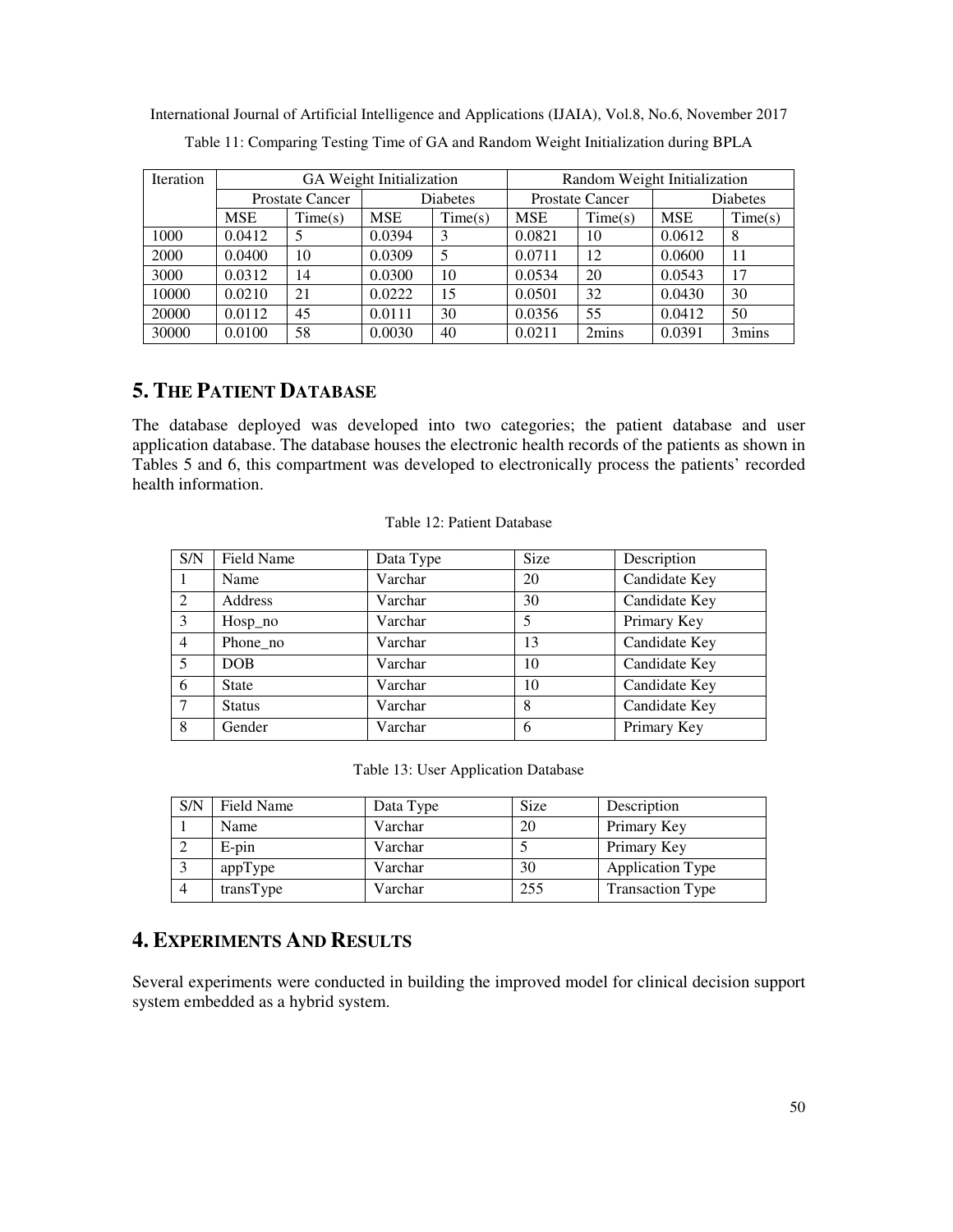| Load Database Run |          |     |     |     |                 |                                                        |
|-------------------|----------|-----|-----|-----|-----------------|--------------------------------------------------------|
|                   |          |     |     |     |                 |                                                        |
|                   |          |     |     |     |                 | AN IMPROVED MODEL FOR CLINICAL DECISION SUPPORT SYSTEM |
|                   |          |     |     |     |                 |                                                        |
|                   |          |     |     |     |                 |                                                        |
|                   |          |     |     |     |                 |                                                        |
|                   |          |     |     |     |                 |                                                        |
|                   |          |     |     |     |                 |                                                        |
|                   |          |     |     |     |                 |                                                        |
| Display data here |          |     |     |     |                 |                                                        |
| 3                 | 83       | 0.0 | 0.0 | 0.8 | 0.4<br>$\Delta$ | <b>Output Area</b>                                     |
| 4                 | 85       | 0.0 | 0.7 | 0.2 | 0.2             |                                                        |
| 5                 | 71       | 0.0 | 0.3 | 0.1 | 0.4             | <b>CALLA UNIVERSITY</b>                                |
| 6                 | 65       | 0.0 | 0.3 | 0.3 | 0.2             |                                                        |
| $\overline{7}$    | 61       | 0.0 | 0.0 | 0.4 | 0.0             |                                                        |
| 8                 | 76       | 0.1 | 0.3 | 0.2 | 0.2             |                                                        |
| 9                 | 70       | 0.0 | 0.3 | 0.1 | 0.4             |                                                        |
| 10                | 81       | 0.0 | 0.0 | 0.2 | 0.4             |                                                        |
| 11                | 64       | 0.0 | 0.7 | 0.2 | 0.2             |                                                        |
| 12                | 82       | 0.0 | 0.0 | 0.2 | 0.3             |                                                        |
| 13                | 64       | 0.0 | 0.7 | 0.2 | 0.5             |                                                        |
| 14                | 73       | 0.0 | 0.0 | 0.2 | 1.0             |                                                        |
| 15                | 64       | 0.0 | 0.0 | 0.3 | 0.4             |                                                        |
| 16                | 53       | 0.0 | 0.0 | 0.2 | 0.2             |                                                        |
|                   | 72       |     |     |     |                 |                                                        |
| 17                |          | 0.0 | 0.0 | 0.2 | 0.4             |                                                        |
| 18                | 71<br>67 | 0.1 | 0.3 | 0.8 | 0.2             |                                                        |
| 19                |          | 0.0 | 0.0 | 0.2 | 0.0             |                                                        |
| 20                | 86       | 0.0 | 1.0 | 0.1 | 0.2             |                                                        |
| 21                | 75       | 0.0 | 1.0 | 0.3 | 0.4             |                                                        |
| 22                | 58       | 0.0 | 0.3 | 0.4 | 0.4             |                                                        |
| 23                | 58       | 0.0 | 0.0 | 0.2 | 0.2             |                                                        |
| 24                | 70       | 0.0 | 0.0 | 0.1 | 0.3             |                                                        |
| 25                | 53       | 0.1 | 0.0 | 0.2 | 0.5             | Best solution: 1111                                    |
| 26                | 55       | 0.0 | 0.0 | 0.2 | 1.0             | <b>Dont nobilian: 444</b><br>************************* |
| $\rightarrow$     |          |     |     |     |                 |                                                        |

Fig 4: Weights initialization with Genetic Algorithm



Fig. 5: Rule Base Interface of CDSS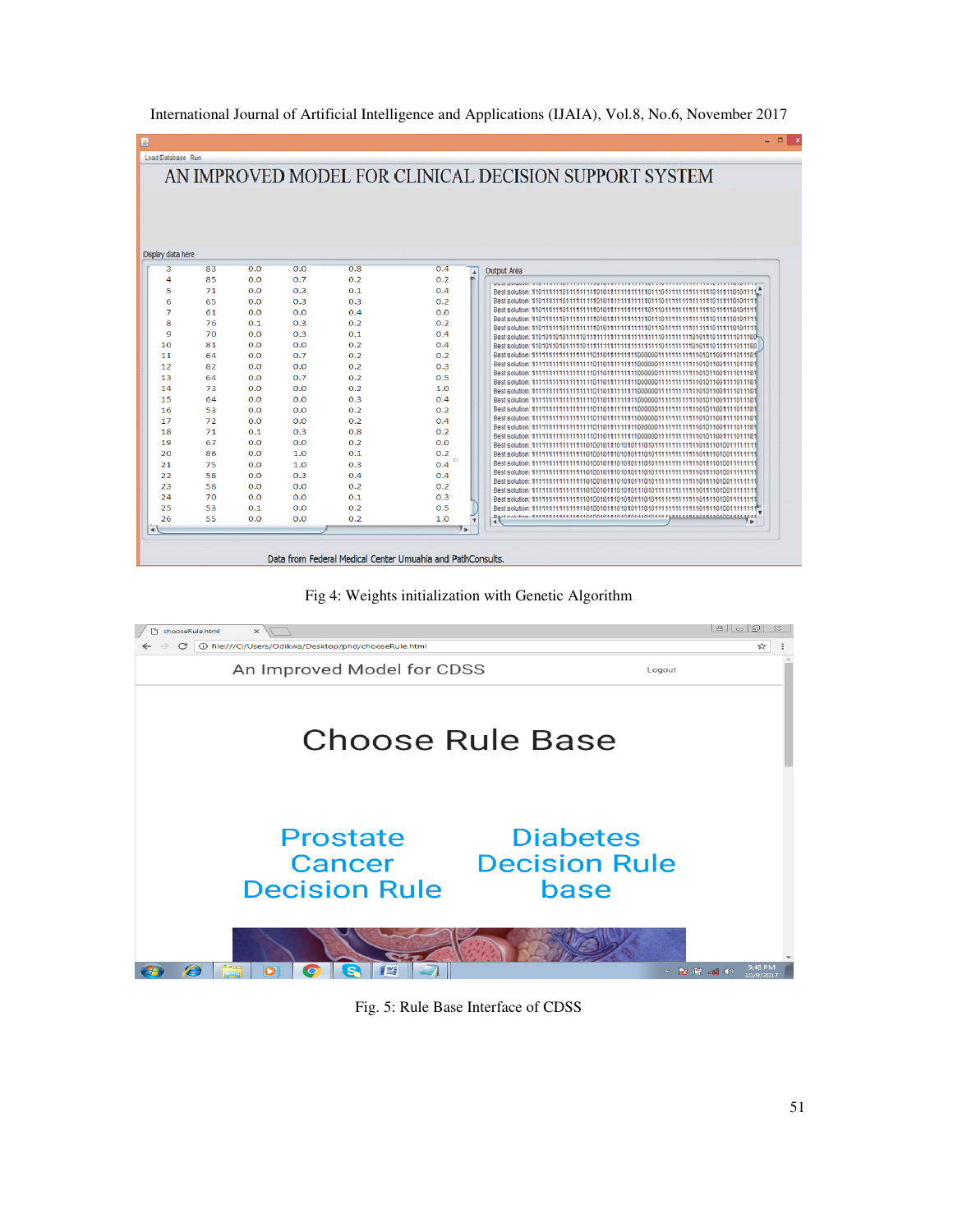| International Journal of Artificial Intelligence and Applications (IJAIA), Vol.8, No.6, November 2017 |  |
|-------------------------------------------------------------------------------------------------------|--|
|-------------------------------------------------------------------------------------------------------|--|

| Clinical Data                         | Diagnosis |             |             | Prognosis  |            | Mis-           |
|---------------------------------------|-----------|-------------|-------------|------------|------------|----------------|
|                                       | Low       | Intermediat | High        | Aggressive | Non-       | classification |
|                                       | Risk      | e Risk      | <b>Risk</b> | Cancer     | Aggressive |                |
|                                       |           |             | Cancer      |            | Cancer     |                |
| PSA<2.0<br>$ng/mL$ ,                  | 2         | $\theta$    | $\Omega$    | 12         | $\Omega$   | $\Omega$       |
| Prostate weight $< 50$ ,              |           |             |             |            |            |                |
| Prostate volume $<$ 30cm <sup>3</sup> |           |             |             |            |            |                |
| $PSA > 2.9$ ng/mL and <               | 2         | $\theta$    | $\Omega$    | 2          | $\theta$   | 1              |
| $4.9$ ng/Ml,<br>Prostate              |           |             |             |            |            |                |
| weight $>$ 40g but $<$ 80g,           |           |             |             |            |            |                |
| Prostate<br>volume<br>$\mathbf{I}$    |           |             |             |            |            |                |
| $100 \text{cm}^3$                     |           |             |             |            |            |                |
| PSA >4.0ng/mL and $\lt$ 0             |           | 10          | 23          | $\theta$   | $\theta$   | $\overline{4}$ |
| 10ng/Ml, Prostate weight              |           |             |             |            |            |                |
| $>40g$ but < $100g$ ,                 |           |             |             |            |            |                |
| volume<br>Prostate<br>$\lt$           |           |             |             |            |            |                |
| $100 \text{cm}^3 > 200 \text{cm}^3$   |           |             |             |            |            |                |
| PSA ><br>$10$ ng/mL,                  | 24        | 17          | 68          | 58         | 27         | $\Omega$       |
| prostate weight $> 40g$ ,             |           |             |             |            |            |                |
| volume<br>Prostate<br>$\geq$          |           |             |             |            |            |                |
| $100 \text{cm}^3$                     |           |             |             |            |            |                |
| Total                                 | 28        | 27          | 91          | 72         | 27         | 5              |

Table 12: Result of 250 Prostate Cancer Testing Samples

Table 13: Result Analysis of Testing Diabetes Data

| Clinical Data                                                     | Diagnosis    |          | Misclassification |  |
|-------------------------------------------------------------------|--------------|----------|-------------------|--|
|                                                                   | Pre-diabetes | Diabetes |                   |  |
| $BMI > 25g$ , RBS $>11.1m/mol$ ,<br>$FBS > 6.9$ , OGT > 11.1m/mol | 12           | 26       |                   |  |
| BMI<25, RBS<6.9, FBS <6.9,<br>OGT<11.1m/mol                       |              | O        |                   |  |
| Total                                                             |              |          | 10                |  |



### CLASSIFIERS

Fig. 6: Graph of accuracy, classifier and classification time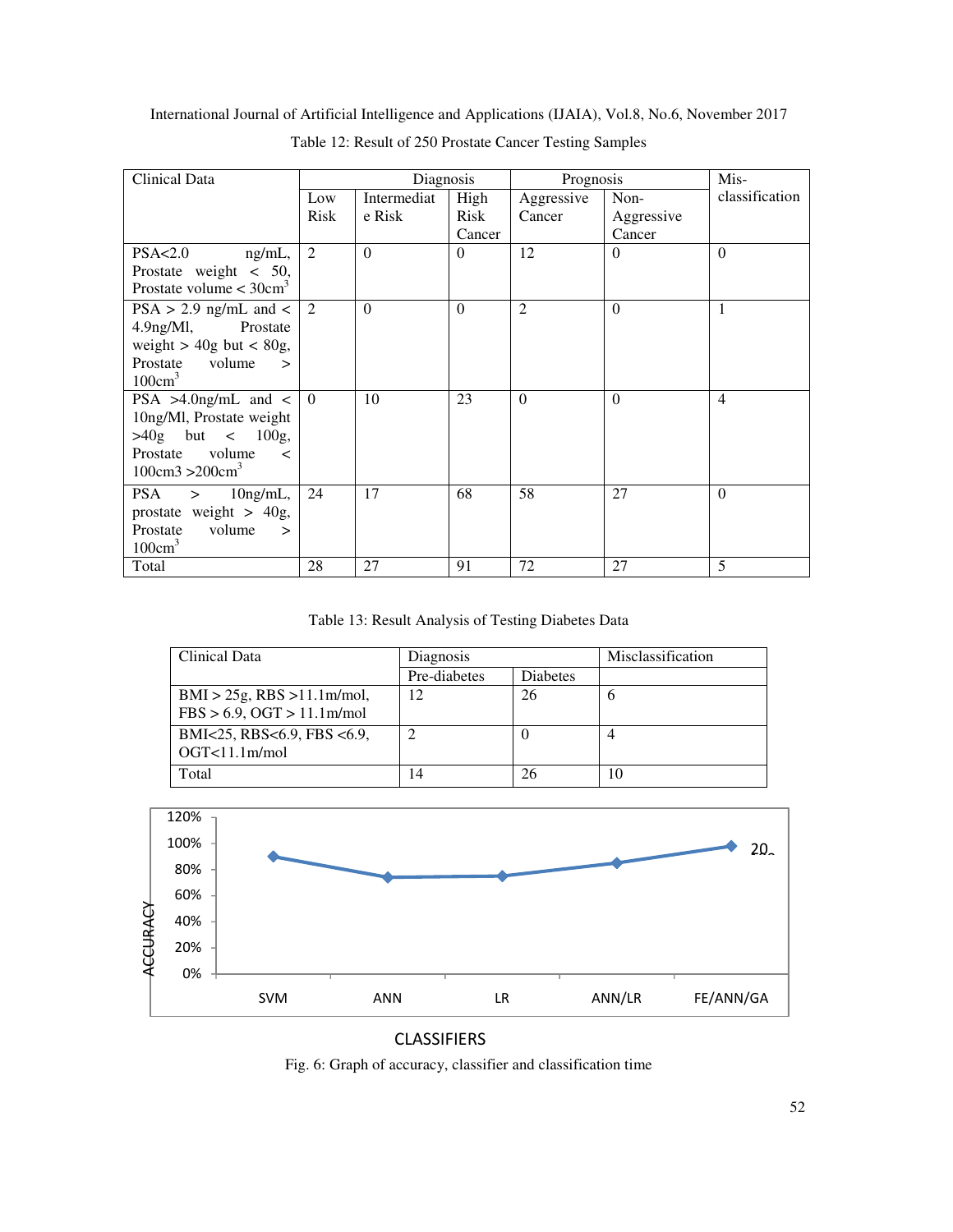# **7. RESULT DISCUSSIONS**

In this paper experiments were conducted that yielded promising results in the course of building clinical decision system. The system was tested with 250 prostate cancer and 50 diabetes patient datasets. Table 7 shows the crossover rate and mutation rate of GA in training MSE and testing MSE and it was found that at 3000 generations using diabetes datasets the error approached zero. Also in Table 8 of the generation for the GA in diabetes, after 30000 generations, the training MSE and testing MSE approached zero, this shows the reliability of GA in neural network weight initialization. Thus, it also follows with prostate cancer datasets, in Table 9, that the testing MSE and training MSE after 3000 individual weight generations, the errors approached zero, in Table 10, it is clear that after 30000 generations in testing and training, MSE convergence of the network was achieved as the errors approached zero. These results are attributed to the powerful nature of GA in NN weights initialization. The deployment of genetic algorithm in weight initialization minimized the global minima that would have been experienced with backpropagation. The testing time of genetic algorithm weight initialization in a multilayer perceptron was compared in Table 11 to arbitrary random weight initialization, and the GA proved superior to random weight initialization. The Table 12 shows the result analysis of the testing datasets of 250 patients and the system was able to classify 28 patients as having low risk cancer, 27 patients as having intermediate risk cancer and 91 patients with high risk cancer. With the prognostic features of the system, 72 patients were classified as having aggressive cancer while 27 patients were having non-aggressive cancer. The system misclassified 5 patients with abnormal condition as normal. Consequently, the result analysis with 50 diabetes patients' testing data in the developed system was shown in Table 13; with 14 patients classified as having pre-diabetes, 26 patients with diabetes and the system misclassified 10 patients with abnormal conditions. This result outweighed the result of [13]. Figure 4 shows the output display of weight with genetic algorithm during the training, while Figure 5 shows the clinical decision support system rule base interface for prostate cancer and diabetes. The rule base enhances the imminent diagnosis, prediction and detection of the diseases. To test the accuracy of the system, we plotted a graph of accuracy, classifier and classification time in the Fig 6, which shows that our machine learning algorithm with artificial neural network (ANN) and genetic algorithm (GA) performed better than the previous machine learning algorithms in clinical decision support system.

# **8. CONCLUSION**

With the developed system hybrid system was employed by combining knowledge based and non-knowledge based decision support system. Genetic algorithm was successfully deployed to generate initial weights of the multilayer perceptron neural network to train the clinical markers thus the back-propagation had little work of adjusting the weights of the network, this helped us to create pattern so that any new introduced clinical markers could be classified appropriately, while the rule base algorithm successfully created rules vital to disease detection at least for diseases with related symptoms, hence, improved the accuracy and performance of clinical decision support system germane for efficient health care delivery. This paper has developed a successful technique for training data in neural network with genetic algorithm; in this case instead of employing GA alone in the whole training, it was used in weight initialization while back-propagation was used in adjusting the weights. With this method, faster convergence of the network is assured and global minima also minimized. This arrangement can be employed to train any kind of clinical data as far as it possesses clinical markers.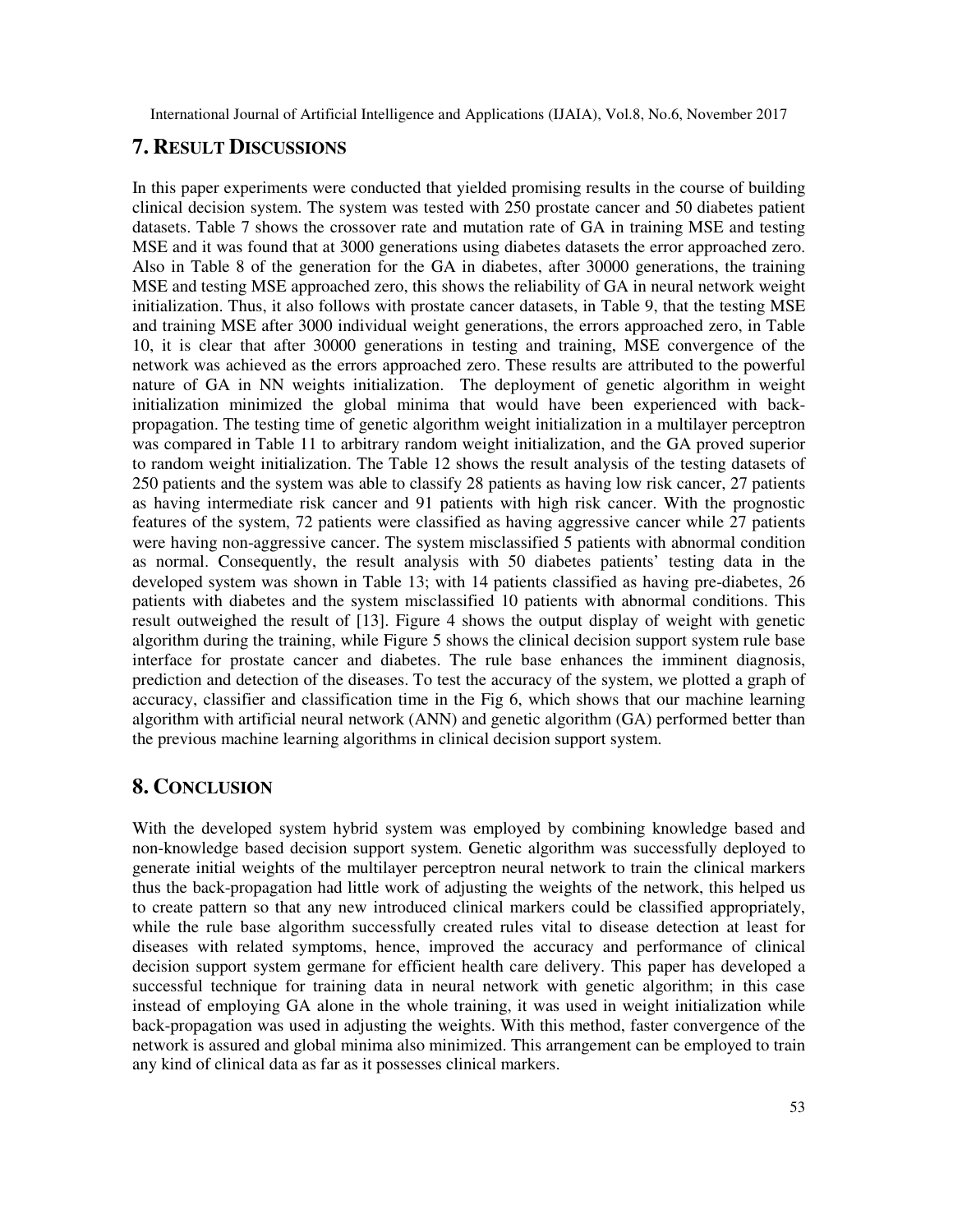#### **ACKNOWLEDGMENTS**

We wish to acknowledge the efforts of Dr. O.O. Jegede, of the Pathological Department, Federal Medical Center Umuahia, Abia State, Nigeria and Dr. C.C. Chukwuegbo, of PathConsult Medical Diagnostic Center, Umuahia, Abia State, Nigeria.

We also acknowledge Professor E.O. Nwachukwu for his untiring efforts towards the accomplishment of this paper.

### **REFERENCES**

- [1] Abbasi, M.M., & Kashiyarndi, S. 2010. Clinical decision support systems: A Discussion on different methodologies used in health care, Journal of clinical bioinformatics, 8(100), 200-210.
- [2] Artif, I.T. 2006. Decision support system for Lung diseases, Journal of bioinformatics,16(40), 222-250.
- [3] Castareda, C., Nalley, K., Mannion, C., Bhattacharyya, P., Blake, P., Pecora, P.,…Suh, K. 2015. Clinical decision support system for improving diagnostic accuracy and achieving precision medicine, Journal of clinical bioinformatic. 5(4), 1-16.
- [4] Globocan report,. 2002. Growth ofdDiseases in Africa 2000 to 2015, July 2014 (P.4); Nigeria.
- [5] Gregory , F.C., Constantin, F.A., Richard, A., John, A., Bruce, G.B., Richard, C.,…Peter, S.(1996). An Evaluation of machine-learning methods for predicting pneumonia mortality. Journal of artificial intelligence in medicine, 9, 130-135.
- [6] Hsueh-Chun, L. 2012. Real-time clinical decision support system. Journal of medical informatics, 6(4), 112-120.
- [7] Kabari, L.(2009).Diagnosing skin disease using artificial neural network. Journal of adaptive science and technology, 19(34), 90-100.
- [8] Karthik, K., Binat, J.,Ramachanda, D. L., Mukund, J., and Abhay, C.(2012). Artificial neural network application in the diagnosis of disease conditions with liver ultra sound images. Advance in ioinformatics,20(14),120-156.
- [9] Koushat, K., and Abhishek, K. 2012. Artificial neural network for diagnosis of kidney stones diseases, I.J Information technology and computer science, MECS, 34(7), 400-408.
- [10] Ng, H., Muhammad, A., Meheza, I., Heama, N., & Eko, S.(2012). Prostate volume measurement using trans-abdominal ultra-sound scanning. Advances in Environment, biotechnology and medicine, 12(8), 1-6.
- [11] Oleg, Y., Atkov, M., Sveltana, G., Gorokhova, J., Alexandria (2014). Cronary heart disease diagnosis by artificial neural network including genetic polymorphism and clinical parameters, Journal of Clinical Oncology,34(16), 10-18.
- [12] Peshawa, K. 2009. Normalization process in a neural network, Journal of institute of electrical and electronics engineering, 4(10), 100.
- [13] Porter, MD., Christopher, R. and David, C. 2010, Combining neural network with transrectal ultra sound for the diagnosis of prostate cancer, Oncology journal, 11(8), 1-5.